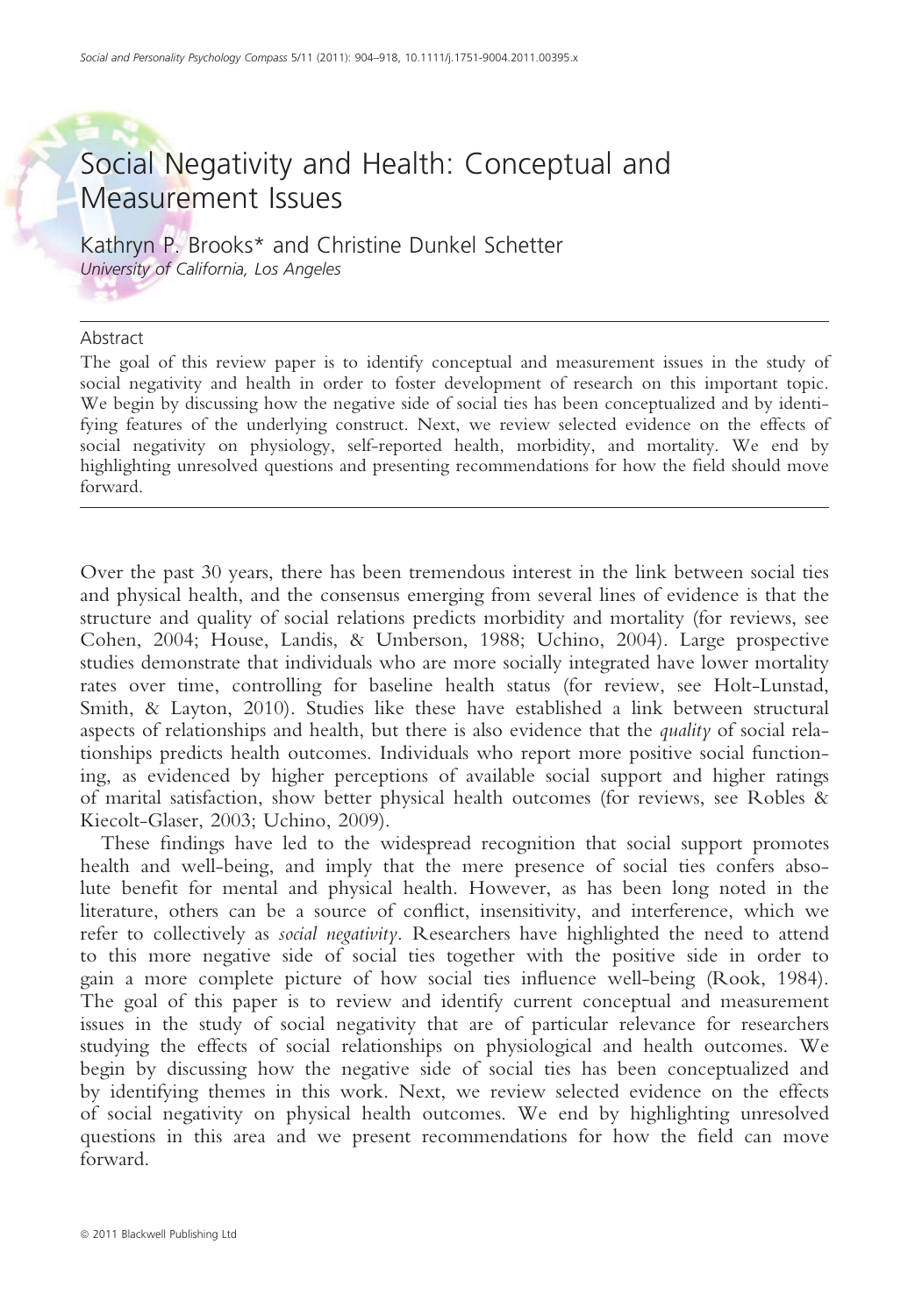#### Conceptualizing the Negative Side of Social Relationships

Researchers across a variety of disciplines have long recognized that close relationships inherently involve conflict, miscommunication, and other negative processes (Canary, Cupach, & Messman, 1995; Gottman, 1994; Kelley et al., 1983; Pietromonaco, Greenwood, & Barrett, 2004; Sillars, 2009; Spitzberg & Cupach, 1998). By virtue of the fact that individuals have their own preferences, needs, goals, and motives, when two individuals are involved in a relationship their agendas will not always align. Indeed, with greater interdependence there is greater potential for interpersonal conflict. Although unpleasant, the occurrence of negative interactions does not indicate that a relationship is in jeopardy. Negative interactions can present opportunities for personal and relational growth, as successful resolution of conflict can increase intimacy and build trust (Canary & Cupach, 1988; Fincham & Beach, 1999). However, if negative interactions occur frequently or are not resolved constructively, they can be detrimental to the relationship and to the individuals involved (Gottman, 1994).

Research on negativity in social relationships began receiving increased attention in the 1980s, with the publication of Karen Rook's seminal paper on problematic social ties (1984). Rook argued that social relationships are not uniformly positive, and that negative social experiences may have greater impact than positive experiences, creating a negativity effect. This position drew from social exchange theory, which emphasized the dual nature of social ties (Homans, 1974; Thibaut & Kelley, 1959) and from evidence at the time that negative information is weighed more heavily than positive information (Hamilton & Zanna, 1972; Richey, McClelland, & Shimkunas, 1967).

Since then, dozens of terms have been used to describe the negative components of social interaction, often interchangeably and without explicit definition. A summary of commonly used constructs from this literature is provided in Table 1. The majority of these terms have emerged from what can broadly be considered the social support literature, although the negative aspects of social relationships have been studied in other literatures as well, such as clinical and relationship science. There is a relatively large literature on conflict in laboratory settings, much of which has been conducted with married couples, but this literature is beyond the scope of this review and is reviewed elsewhere (Wright & Loving, 2011).

Despite differences in terminology, the interpersonal constructs presented in Table 1 seem to refer to similar underlying phenomena, which we refer to in total as *social negativ*ity. Social negativity involves behaviors which are directed at the recipient and are perceived as aversive or unwanted, and does not simply refer to the presence of negative feelings about another person.

We propose that social negativity is a multidimensional construct composed of three distinguishable but overlapping aspects. A description of these proposed dimensions with prototypical items is presented in Table 2. The first proposed dimension is conflict, defined as behaviors which provoke conflict, particularly those involving the expression of anger such as 'yelled at me', 'lost his⁄her temper with me', and 'argued with me'. The second dimension is insensitivity, and involves behaviors which convey disregard for an individual's needs or wishes such 'acted unsympathetic to my personal concerns' and 'took advantage of me'. The third proposed dimension is interference, defined as behaviors which interfere with an individual's ability to pursue goals such as 'invaded my privacy', 'interfered in my personal matters', and 'made too many demands'. The dimensions described here reflect our attempt to synthesize broadly across the literature, but there is still debate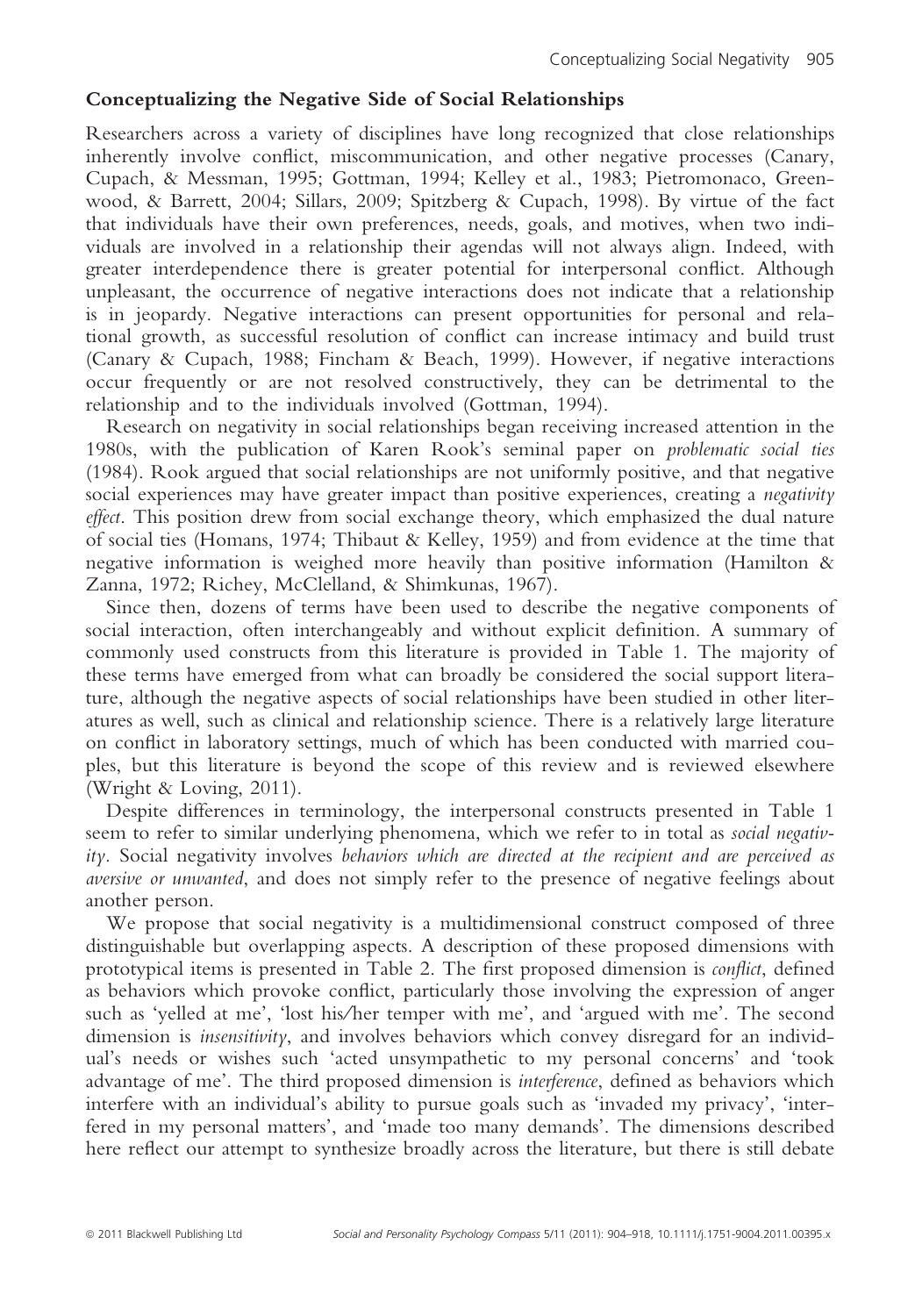| Construct                           | Author(s)                                                                               | <b>Description</b>                                                                                                                                                                                                                                                                                             | Measurement and sample items                                                                                                                                                          |
|-------------------------------------|-----------------------------------------------------------------------------------------|----------------------------------------------------------------------------------------------------------------------------------------------------------------------------------------------------------------------------------------------------------------------------------------------------------------|---------------------------------------------------------------------------------------------------------------------------------------------------------------------------------------|
| General level                       |                                                                                         |                                                                                                                                                                                                                                                                                                                |                                                                                                                                                                                       |
| Problematic social ties Rook (1984) |                                                                                         | Exchanges involving "disputes, embarrassment,<br>envy, invasion of privacy, or other negative<br>outcomes" (p. 1097)                                                                                                                                                                                           | being taken advantage of; consistently provoked<br>problems, e.g., "having one's privacy invaded;<br>Participants name others who are a source of<br>conflicts or feelings of anger"  |
| Social conflict                     | Abbey et al.<br>(1985)                                                                  | "potentially negative aspects of relations,<br>such as expressions of negative affect and<br>disconfirmation" (p. 114)                                                                                                                                                                                         | "In the last 7 days, how much has [target]argued<br>with you about something; got on your nerves;<br>misunderstood the way you thought and<br>felt about things?"                     |
|                                     | Lepore (1992)                                                                           | actions that are perceived as offensive" (p. 857)<br>" personal rejection, excessive demands, and                                                                                                                                                                                                              | "Indicate how often in the prior week youfought<br>with [target]; were upset with [target]; had<br>disagreement with [target]; got so angry<br>you threw things"                      |
| Negative social<br>exchanges        | Karoly (1991)<br>Ruehlman and                                                           | "affectively unpleasant, resistive, conflictual,<br>hostile, or hurtful transactions" (p. 97)                                                                                                                                                                                                                  | month the people in their lives, "yelled at me;<br>Participants rate how often over the previous<br>invaded my privacy; took advantage of me;<br>made fun of me"                      |
|                                     | Nishishiba, Morgan, and<br>Rook (2003); Newsom,<br>Rook, Nishishiba, Sorkin,<br>Newsom, | "conflict, rejection, criticism, or intrusiveness"<br>(2003, p. 78)                                                                                                                                                                                                                                            | "In the past month, how often did the people you<br>down when you needed help; forget or ignore<br>knowgive you unwanted advice; let you<br>you; act upset or angry with you?" (2005) |
| Social undermining                  | and Mahan (2005)<br>Vinokur and Van<br>Ryn (1993)                                       | his or her attributes, actions, and efforts (criticism),<br>"behaviors directed toward the target person<br>the attainment of instrumental goals" (p. 350)<br>negative evaluations of the person in terms of<br>that display negative affect (anger or dislike),<br>behaviors that make it difficult or hinder | an unpleasant or angry manner toward<br>you; make your life difficult; show he<br>or she dislikes you; makes you teel<br>"How much does [target]act in<br>unwanted; criticize you?"   |

Table 1 Commonly used social negativity constructs **Table 1** Commonly used social negativity constructs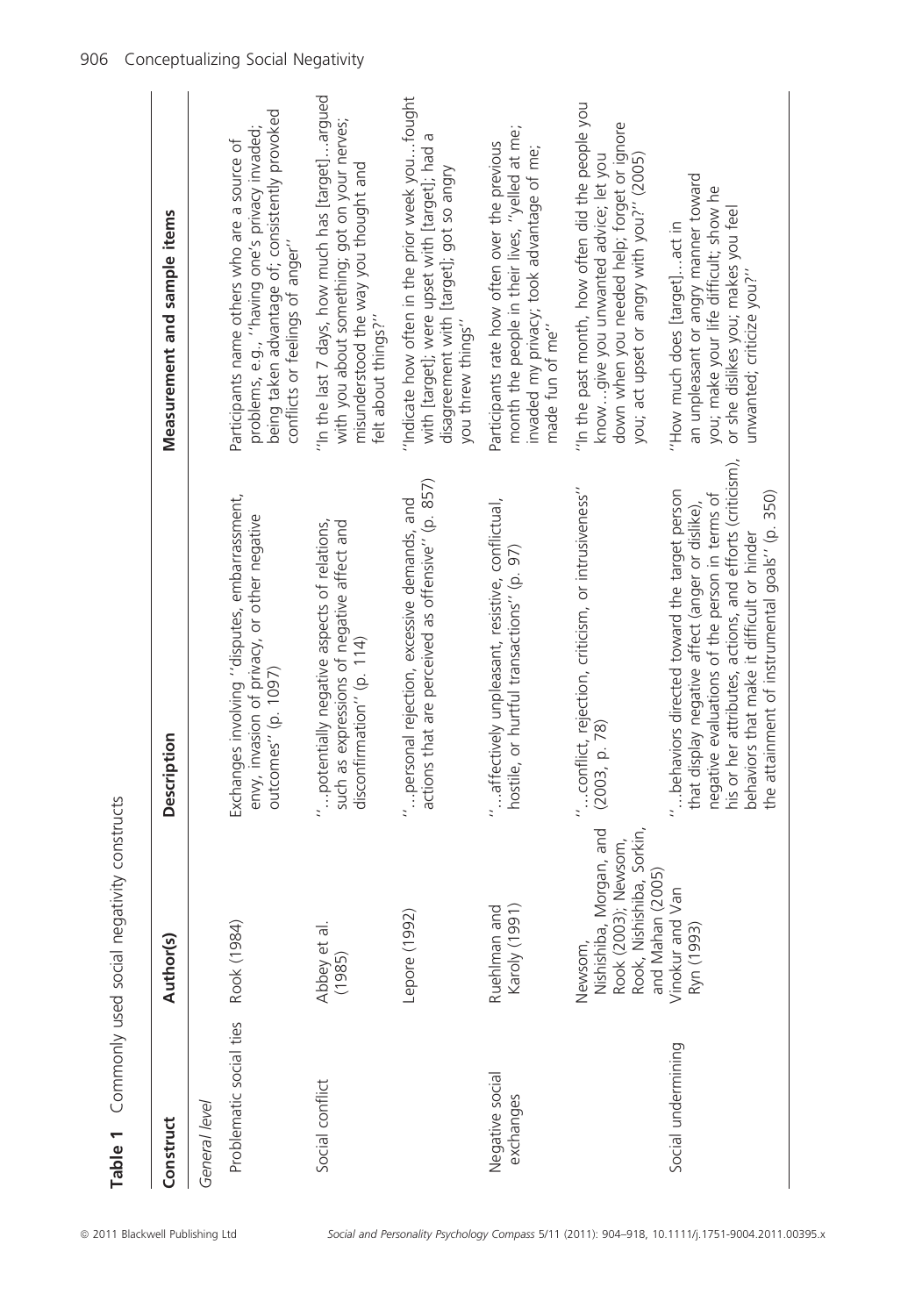| Construct                                                | Author(s)                                                                                                         | Description                                                                                                                                                                                                                               | Measurement and sample items                                                                                                                                                                                                         |
|----------------------------------------------------------|-------------------------------------------------------------------------------------------------------------------|-------------------------------------------------------------------------------------------------------------------------------------------------------------------------------------------------------------------------------------------|--------------------------------------------------------------------------------------------------------------------------------------------------------------------------------------------------------------------------------------|
| Negative social<br>interactions                          | Schuster, Kessler, and<br>Aseltine (1990)                                                                         | "stressful obligations for reciprocity or<br>exposure] to disappointments, conflicts,<br>tensions, and unpleasantness" (p. 424)                                                                                                           | demands on you; criticize you; create tensions<br>"How often does [target]make too many<br>or arguments with you?"                                                                                                                   |
|                                                          | al. (1998)<br>Antonucci et                                                                                        | "negative feelings about overall<br>networks" (p. 381)                                                                                                                                                                                    | understand you; make too many demands on you;<br>"How many people in your networkdon't<br>get on your nerves"                                                                                                                        |
| Stressor-specific                                        |                                                                                                                   |                                                                                                                                                                                                                                           |                                                                                                                                                                                                                                      |
| Social hindrance                                         | Wolchick (1988)<br>Ruehlman and                                                                                   | "the presence of negative, potentially<br>hurtful interactions or relationships"<br>(p. 294)                                                                                                                                              | extent to which they "gave misleading advice or<br>Participants select specific close others and rate<br>information; made me feel worse when<br>I felt discouraged"                                                                 |
|                                                          | Social constraints on Lepore, Silver, Wortman,<br>disclosure and Wayment (1996);<br>Lepore and Revenson<br>(2007) | individuals' construal of those conditions<br>that lead individuals to refrain from or<br>modify their disclosure of stress- and<br>trauma-related thoughts, feelings, or<br>"objective social conditions and<br>concerns' (2007, p. 313) | "How often did you feel as though you had to<br>keep your feelings about [trauma] to yourself<br>because they made [target] uncomfortable?"<br>(1996)                                                                                |
| social interactions<br>Stressor-specific<br>unsupportive | Ingram, Betz, Mindes,<br>Schmitt, and<br>Smith (2001)                                                             | people concerning a stressful even in his<br>"unsupportive or upsetting responses<br>that an individual receives from other<br>or her life" (p. 176)                                                                                      | someone about the event, he or she did not seem<br>to want to hear about it; Someone felt that I was<br>stressful event, e.g., "When I was talking with<br>Participants rate how others responded to a<br>overreacting to the event" |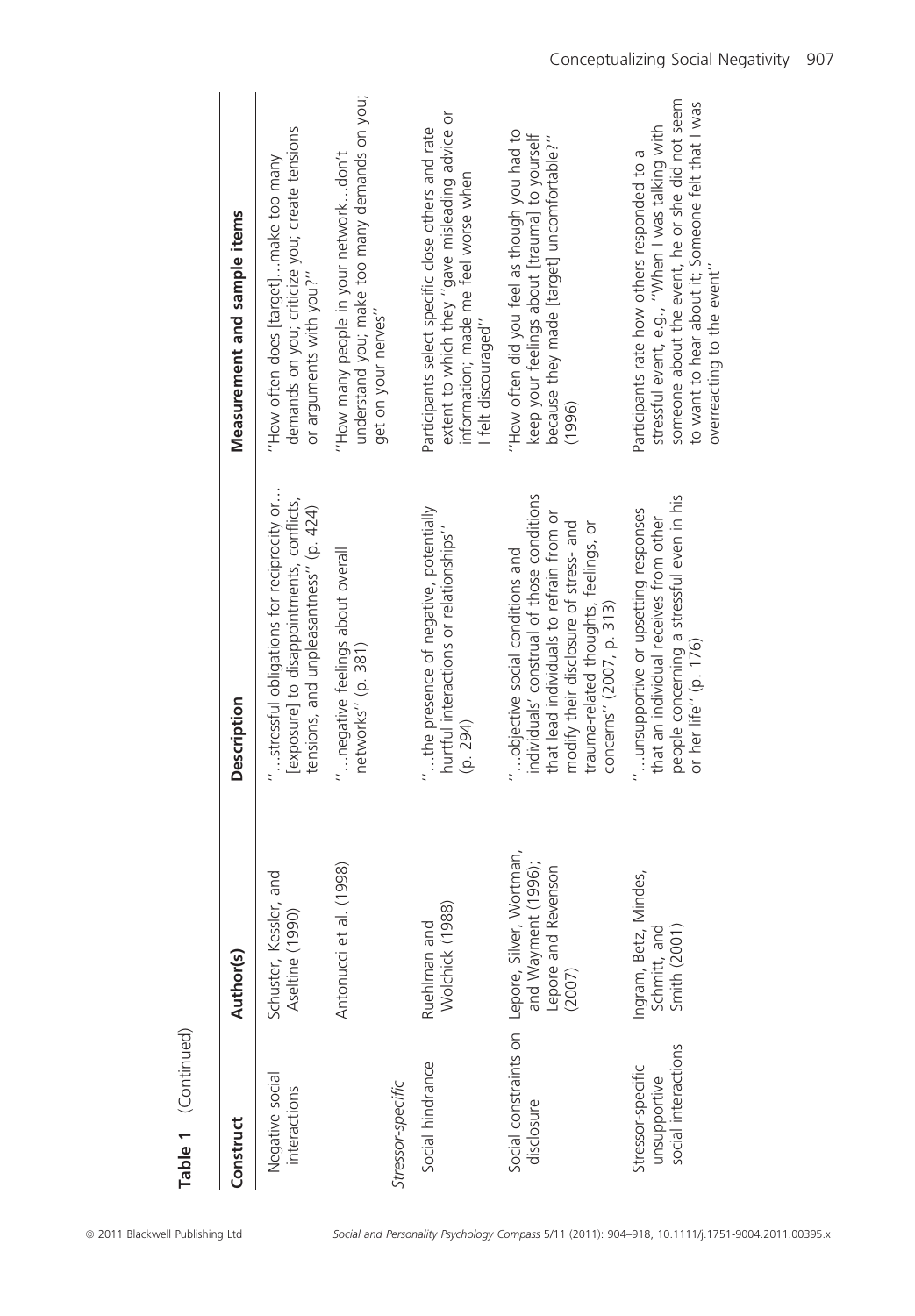| <b>Dimension</b> | <b>Description</b>                                                                           | <b>Prototypical items</b>                                                                         |
|------------------|----------------------------------------------------------------------------------------------|---------------------------------------------------------------------------------------------------|
| Conflict         | Behaviors which provoke conflict,<br>particularly those involving the<br>expression of anger | Yelled at me<br>Lost his/her temper at me<br>Argued with me                                       |
| Insensitivity    | Behaviors which convey disregard for<br>an individual's needs or wishes                      | Was inconsiderate of me<br>Acted unsympathetic to my<br>personal concerns<br>Took advantage of me |
| Interference     | Behaviors which hinder an individual's<br>ability to pursue personal goals                   | Invaded my privacy<br>Interfered in my personal matters<br>Made too many demands                  |

Table 2 Proposed dimensions of social negativity

within the literature about the dimensional structure of negativity and more empirical work is needed.

Social negativity is conceptually and empirically separable from social support, as evidenced by the fact that positive and negative aspects of relationships consistently emerge as distinct factors (Okun & Keith, 1998). Although social support and negativity are not reciprocally organized, they tend to be negatively correlated, and this correlation is greatest when assessed within a specific relationship such as a marriage (Okun & Lockwood, 2003). The balance between negativity and positivity within a network is conceptually and empirically distinct from the negative and positive elements within a specific relationship, and may have different implications for health.

We have defined negativity as the presence of aversive behaviors, rather than the absence of desired behaviors, and in keeping with this definition we suggest that an absence of social support does not constitute social negativity. However, there are instances in which others refuse to provide the support we seek, despite being aware of our need, and this type of withholding may represent a form of negativity (Newsom et al., 2005). An individual's attributions for a provider's failure to provide support likely play a role in determining whether the behavior constitutes an instance of social negativity; attributing the failure to ignorance or lack of skill should not engender the same affective response as attributing the failure to cruelty or lack of caring.

As defined here, social negativity describes normative behaviors that occur in most relationships for most individuals. Although these behaviors are perceived as unwanted and can elicit negative affect, they occur in even the healthiest relationships. However, we would argue that the types of severe abuse, violence, and neglect studied in the context of social work and related fields are beyond the scope of social negativity due to their severity and often pathological nature.

## Measuring Social Negativity

Social negativity measures vary in whether they assess negativity within a specific relationship, across a category of relationships (e.g., friends), or across the entire social network. To assess negativity across the social network, researchers explicitly ask participants to rate the quality of their network (e.g., 'How often do people in your social network criticize you?'), but there is some evidence that when people are asked to rate their entire network in this manner, they underestimate the frequency of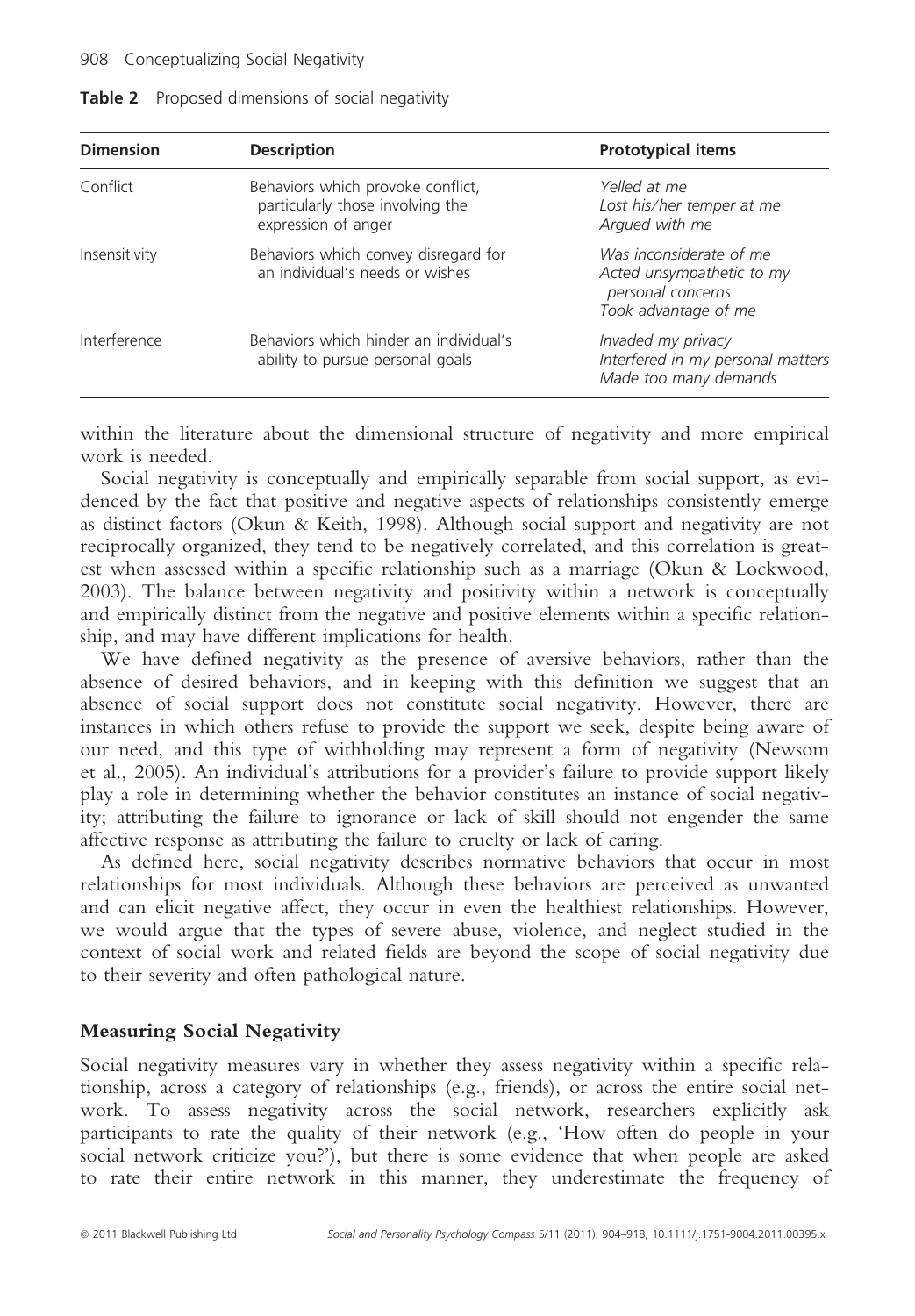negative exchanges (Barrera, Chassin, & Rogosch, 1993). An alternative means of measuring negativity across the network is to aggregate relationship-specific reports (e.g., 'How often does [Person X] criticize you?') into category-wide or network-wide measures (Campo et al., 2009).

Measures also vary in terms of whether they assess counts of the number of negative network members (e.g., Antonucci, Akiyama, & Lansford, 1998; Rook, 1984) or the frequency with which negative behaviors occur (e.g., Lepore, 1992). Frequency measures may ask participants to recall negative behaviors over a specific time period such as the past week (Abbey, Abramis, & Caplan, 1985; Lepore, 1992) or past month (Newsom et al., 2005; Ruehlman & Karoly, 1991), or to rate the frequency of negativity without reference to a time specific time period (Vinokur & Van Ryn, 1993). Both count and frequency negativity measures are relatively subjective in that they place considerable emphasis on the respondent's construal of a target's actions and the respondent's subjective response to these actions. As described in Table 1, the majority of items used to measure negativity assess the respondent's construal of a target's actions, such as 'made too many demands on you' (Schuster et al., 1990) or 'forgot or ignored you' (Newsom et al., 2005). Fewer items explicitly assess the respondent's affective response to a target's behaviors, such as 'made you feel unwanted' (Vinokur & Van Ryn, 1993), 'got on your nerves' (Abbey et al., 1985), or 'provoked conflicts or feelings of anger' (Rook, 1984). In some instances, negativity from a target can provoke negative behavior in the recipient, a phenomenon described as initiated negativity (Boerner, Reinhardt, Raykov, and Horowitz, 2004).

#### Dimensional structure

Whereas social support researchers have identified numerous functions of positive resources such as informational, instrumental, and emotional support (Dunkel Schetter & Brooks, 2009), the dimensional structure of social negativity has received far less attention. Using a measure they developed to assess negative interactions in a person's social network, Ruehlman and Karoly (1991) identified four factors, which they labeled hostility ⁄impatience, interference, insensitivity, and ridicule. These factors were only moderately intercorrelated (rs ranging from 0.43 to 0.56), suggesting that negativity is not a unidimensional construct. Finch, Okun, Pool, and Ruehlman (1999) later extracted three factors from a revised version of the same measure which they called insensitivity, interference ⁄hindrance, and anger. Through a series of qualitative studies that included focus groups and card-sorting tasks, Newsom et al. (2005) developed a measure of negative social exchanges with four moderately intercorrelated (*rs* ranging from 0.35 to 0.56) factors: unsympathetic ⁄insensitive behavior, failure to provide help, unwanted advice or intrusion, and rejection ⁄neglect. Taken together, this work suggests that social negativity is a multidimensional construct composed of related but separable aspects.

## Social Negativity and Health: Evidence

Social relationships are thought to influence physiology and health through both behavioral and psychological pathways (Cohen, 1988; Uchino, 2006). At the behavioral level, relationships can influence health behaviors such as diet, exercise, smoking, and medication adherence. The quality of an individual's social relationships also has an effect on psychological processes such as depressive symptoms, stress appraisals, sense of control, and satisfaction with life. These psychological processes are thought to in turn influence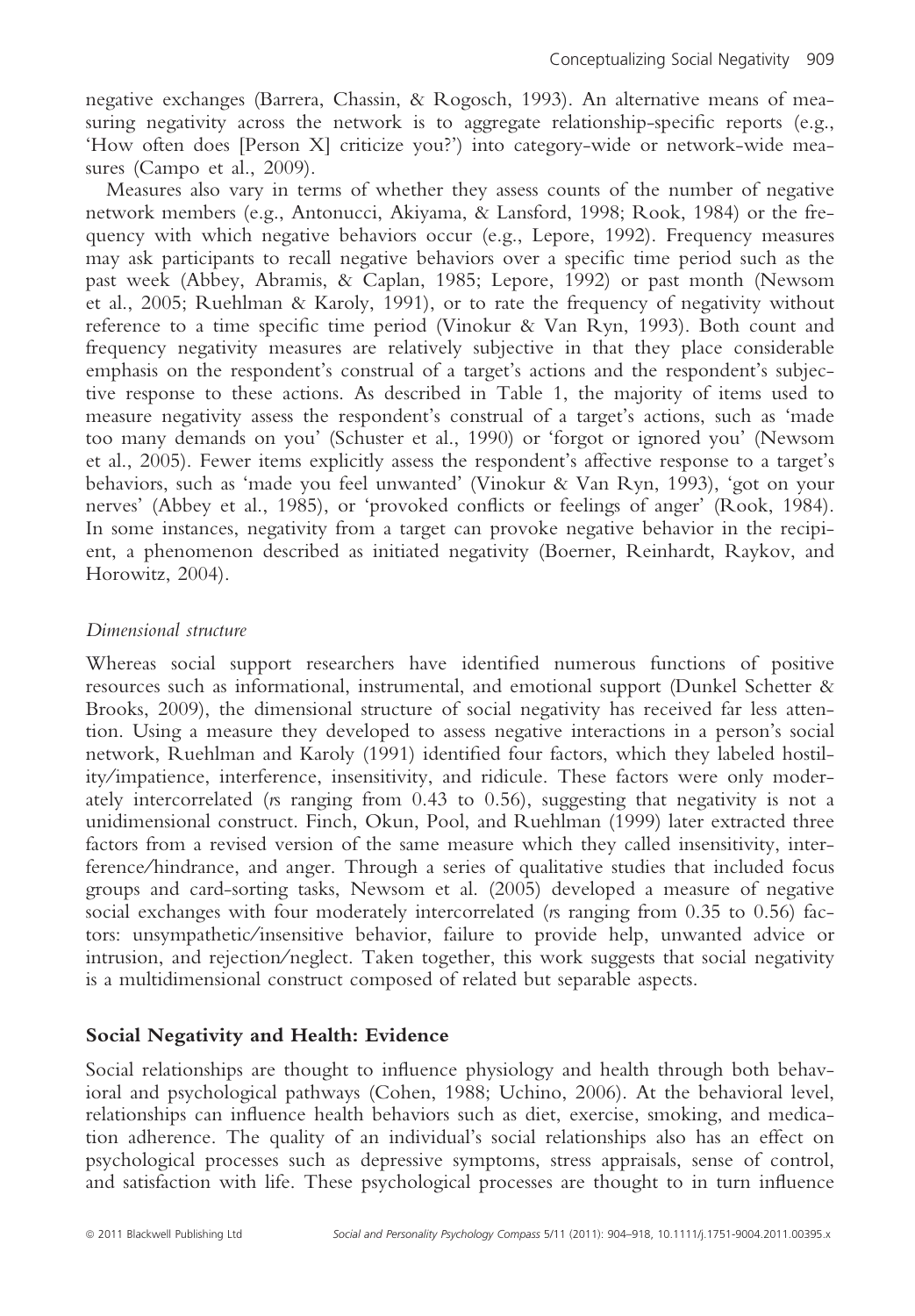biological processes, although as Uchino (2006) recently noted, strong meditational evidence for this pathway is lacking.

The majority of work on social relationships and health-related outcomes examines either social structural features (i.e., social integration) or positive aspects of social relations (i.e., social support), with far fewer studies assessing social negativity constructs (for reviews, see Robles & Kiecolt-Glaser, 2003; Uchino, 2004). There is some evidence that social negativity has a detrimental effect on health-relevant physiological parameters, selfrated health, morbidity, and mortality. We limit our discussion to those studies that seem to conceptualize and measure negativity as defined here; that is, we do not intend to cover all negative aspects of social relationships (e.g., parental neglect in early childhood). Thus, our discussion is meant to provide an overview of the state of the literature and to provide illustrative examples, rather than an exhaustive review.

## Physiology

Higher levels of social negativity have been associated with dysregulation in endocrine, cardiovascular, and immune function which may confer risk for morbidity and mortality. For example, individuals reporting higher levels of negativity from friends, family, and spouse ⁄ partner had lower morning cortisol and flatter cortisol slopes over the remainder of the day (Friedman, Karlamanga, Almeida, & Seeman, 2010). Negativity has been associated with increased inflammation; in adolescents, higher levels of interpersonal stress were associated with elevated C-reactive protein (CRP) (Fuligni et al., 2009) and greater stimulated production of the proinflammatory cytokine interleukin-6 (Miller, Rohleder, & Cole, 2009). Higher levels of negativity in the marital relationship were associated with elevated ambulatory blood pressure (Baker et al., 2000) and community women who reported frequent undermining from others in their social network exhibited elevated fibrinogen, a risk factor for coronary heart disease (CHD) (Davis & Swan, 1999). Finally, negativity has been associated with elevated allostatic load, an index of dysregulation across systems. Higher levels of demands⁄ criticism from a spouse were related to higher allostatic load (AL) scores in a community-based cohort of older adults (Seeman, Singer, Ryff, Dienberg Love, & Levy-Storms, 2002) and higher levels of perceived demands from others were associated with higher AL in a sample of older Taiwanese adults (Weinstein, Goldman, Hedley, Yu-Hsuan, & Seeman, 2003).

## Self-rated health

Higher levels of social negativity have been associated with poorer self-rated health (Walen & Lachman, 2000) and with deterioration in self-reported health over time (Newsom, Mahan, & Rook, 2008; Umberson, Williams, Powers, Liu, & Needham, 2006). The strongest of these studies employ longitudinal designs and well-designed measures of negativity. For example, Newsom et al. (2008) measured the frequency of numerous negative behaviors from others including the provision of unwanted advice, insensitivity, and rejection, and found that higher stable levels of these behaviors predicted lower self-rated health over 2 years, controlling for initial health and sociodemographic variables.

# Morbidity

The evidence linking social negativity and disease onset and progression is strongest for cardiovascular disease. Marital stress was associated with a 2.9-fold increased risk of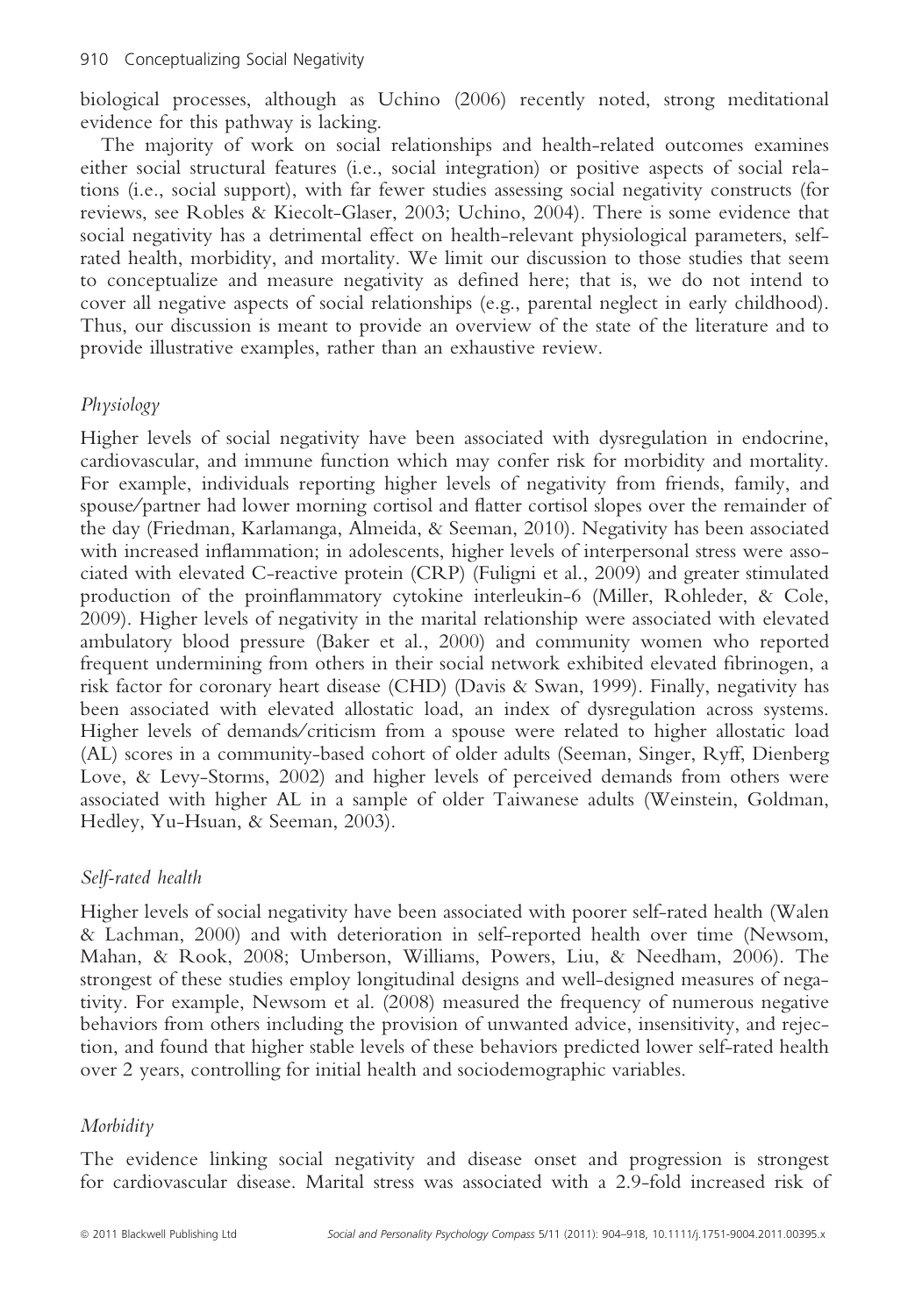recurrent coronary events among women with CHD (Orth-Gomer et al., 2000). In another prospective study, individuals who reported conflict and adverse exchanges in their closest relationship had a higher risk of incident coronary events over the subsequent 12 years (De Vogli, Chandola, & Marmot, 2007). In addition to cardiovascular disease, negativity has been associated with poorer metabolic control among individuals with diabetes (Helgeson, Lopez, & Kamarck, 2009; Helgeson, Reynolds, Escobar, Siminerio, & Becker, 2007), increased disease activity among rheumatoid arthritis patients (Zautra et al., 1997), and greater levels of functional limitations and chronic conditions (Newsom et al., 2008).

## Mortality

The majority of work on social relationships and mortality has examined structural predictors like marital status and social integration, with fewer studies examining qualitative aspects. Of the 148 studies on social relationships and mortality risk reviewed in a recent meta-analysis, the only negative functional aspect of relationships included in any study was perceptions of loneliness (i.e., feelings of isolation, disconnectedness, and not belonging), with greater loneliness related to higher risk of mortality (average OR across eight studies = 1.45; Holt-Lunstad et al., 2010). Although loneliness is conceptually distinct from negativity, it is nonetheless a related concept and suggests that negative aspects of social relations may confer risk for mortality.

# Unresolved Questions

The studies described above provide evidence that social negativity is associated with physiology and health outcomes, but this work leaves a number of important questions unresolved.

# Do negative and positive aspects of social experience have unique effects on health?

In order to understand the effects of social relationships on health, it is essential to account for the negative aspects of social ties, yet many studies fail to assess positive and negative as distinct dimensions or use limited indicators of negativity (i.e., a single item). Just as affective scientists now recognize positive and negative affect as independent dimensions (Cacioppo & Gardner, 1999) with distinct effects on physiology and health (Kiecolt-Glaser, McGuire, Robles, & Glaser, 2002; Pressman & Cohen, 2005), it is plausible that the positive and negative components of social relationships have distinct physiological mechanisms and consequences. The effects of positive aspects of relationships on physiology may be due in part to oxytocin and endogenous opioid peptide mechanisms involved in affiliative behavior (Heinrichs, von Dawans, & Domes, 2009), while the effects of social negativity may be primarily mediated by stress-responsive systems (e.g., hypothalamic-pituitary-adrenal axis).

Negativity may have a stronger effect on health-related outcomes than social support or other positive aspects of relationships such as relationship satisfaction. In the mental health literature, social negativity is often a stronger predictor of indices like distress, depressive symptoms, and satisfaction with life (Finch et al., 1999; Rook, 2001). This may reflect the salience of negative information and the relative infrequency of negative exchanges, which may render them upsetting and surprising when they occur (Rook, 2001). Similarly, social negativity may be more predictive of physiology and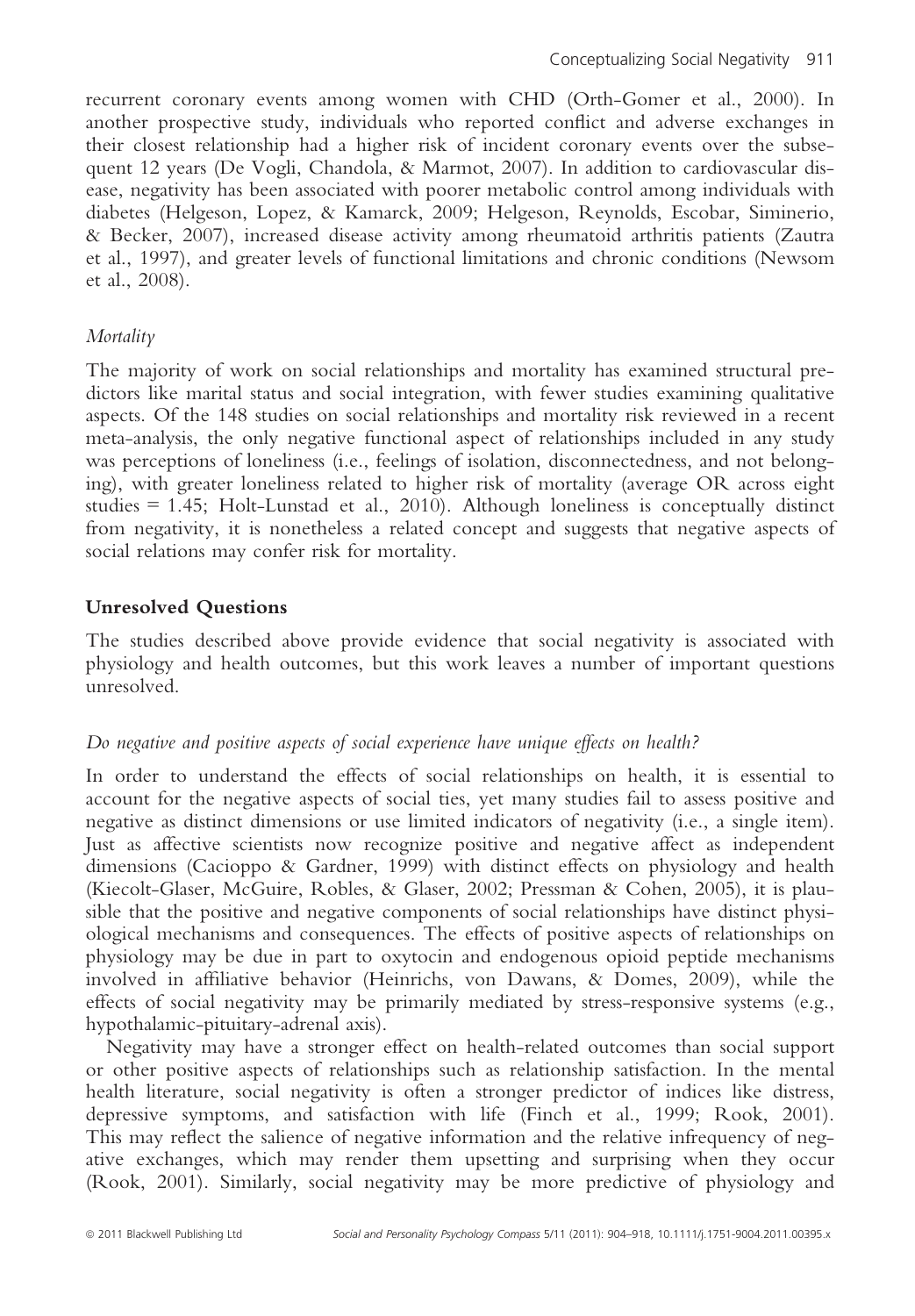health-related outcomes than support because negative exchanges such as marital conflict consistently activate stress-responsive systems (Kiecolt-Glaser, Newton, et al., 1996; Kiecolt-Glaser, Malarkey, et al., 1993; Kiecolt-Glaser et al., 1996). The effects of positive aspects of relationships on stress physiology are less consistent; although the receipt of social support dampens physiological responses to laboratory stressors in some studies, other studies find null effects (for meta-analysis, see Thorsteinsson & James, 1999).

Alternatively, social support may be stronger predictor of physiology and health, relative to social negativity. For example, Uchino, Holt-Lunstad, Smith, and Bloor (2004) found that the number of supportive ties was a stronger predictor of psychological distress than the number of negative ties. Supportive exchanges occur more often than negative exchanges (Rook, 1984), and could thus account for a greater percentage of the variance in physiological and health outcomes based on frequency alone. Speculatively, by virtue of being influenced by stable personality traits (Lakey & Scoboria, 2005), perceived support may be closely related to underlying psychobiological traits which confer independent effects on physiology and health. The occurrence of social negativity may be less reflective of underlying qualities of the individual and more reflective of interaction and relationship based processes. Thus, it is an empirical question as to whether support or negativity is more influential for physiology and health and in what contexts.

## Are there interactive effects of support and negativity on health?

Another intriguing hypothesis concerns the interaction of support and negativity, both at the network level and within specific relationships. Support from certain relationships may buffer individuals from the deleterious effects of social negativity in other relationships, a phenomenon known as cross-domain buffering. For example, in a sample of college students who rated their relationships with roommates and friends, Lepore (1992) found that conflict with friends or a roommate predicted increases in distress over time, but support from the other source (e.g., support from friends and roommate conflict) attenuated the effects of conflict on distress. Cross-domain buffering effects may be reflected in physiology as well.

At the dyadic level, support and negativity may interact differently than they do at the network level. The term ambivalence has been used to describe relationships which involve moderate to high levels of both support and negativity (Uchino et al., 2004). According to Uchino and colleagues, relationships can be classified in two dimensional space based on the extent to which they are sources of positivity and negativity, and ambivalent ties represent those individuals who fall in the high positivity ⁄high negativity category. Ambivalent ties may be more detrimental for psychological and physical health than strictly negative ties. One reason for this is that the occurrence of negative behaviors in an otherwise positive relationship may cast a shadow on the entire relationship. DeLongis, Capreol, Holtzman, O'Brien, and Campbell (2004) suggest that the 'proximal interpersonal context' influences the impact of negative and positive behaviors, such that when positive and negative interactions occur close together in time, they influence and provide a context for the other. When a social tie exhibits a negative behavior, this could color subsequent interactions such that the individual interprets subsequent neutral or positive behaviors more negatively. In addition, interactions with ambivalent ties are likely to be more unpredictable than interactions with other ties, and unpredictability renders situations more stressful (Miller, 1981; Seligman, Maier, & Solomon, 1971).

There is evidence that ambivalent relationships may have more deleterious effects on physiology than other types of relationships. In one study, participants exhibited higher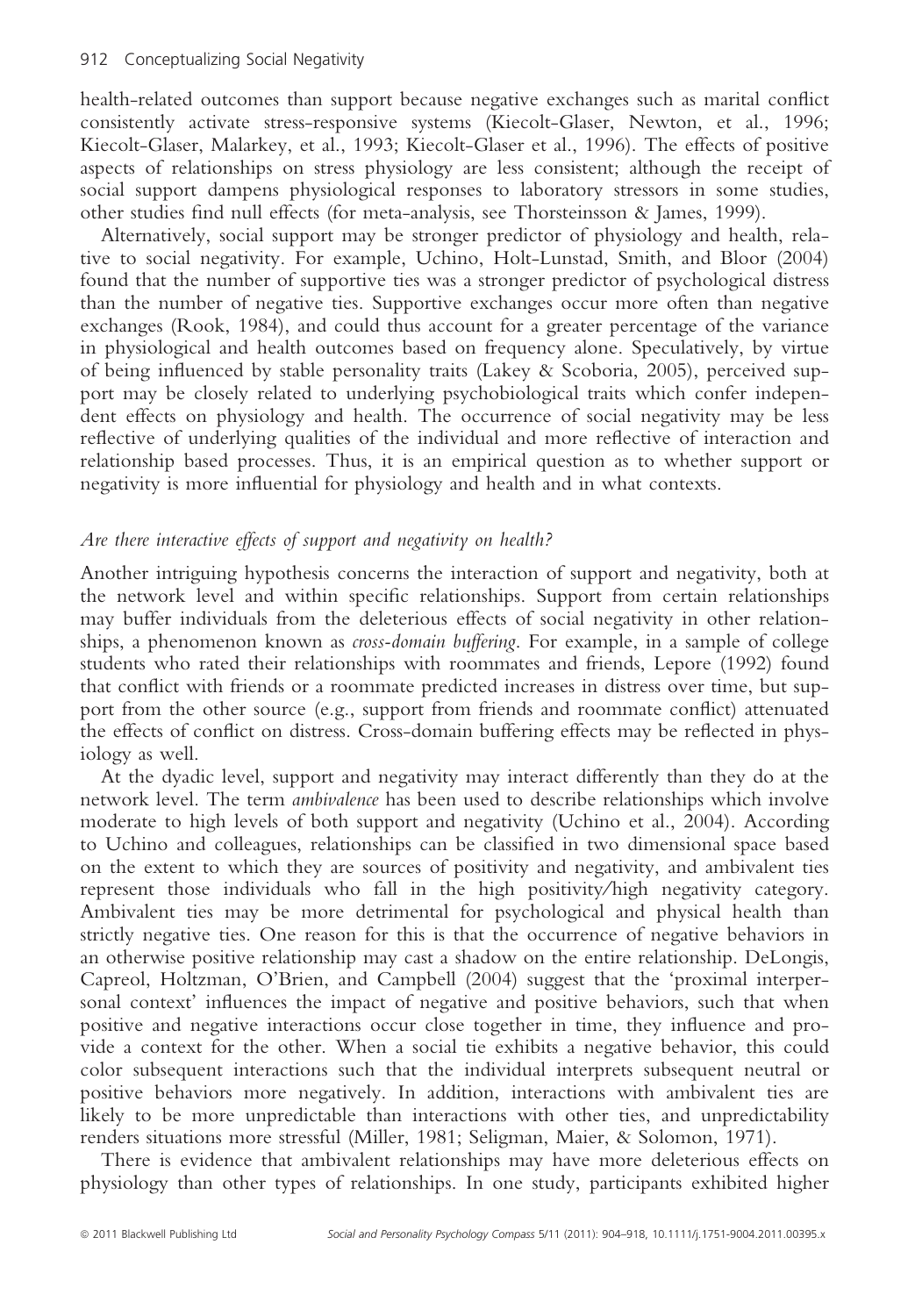systolic blood pressure when discussing negative events in the laboratory with an ambivalent friend than with supportive friend (Holt-Lunstad, Uchino, Smith, & Hicks, 2007), and in an experience-sampling study, interactions with ambivalent ties were associated with higher systolic blood pressure than interactions with aversive or supportive members (Holt-Lunstad, Uchino, Smith, Olson-Cerny, & Nealey-Moore, 2003). If interactions with ambivalent ties are stressful, then having a network composed of many ambivalent ties would likely take a toll on health over time. The extent to which ambivalence in social relationships influences physiology and health and the causes thereof are important directions for future research.

#### What are the physiological mechanisms linking social negativity and health?

In order to understand the physiological pathways by which social negativity is translated into physical health, it will be increasingly useful to integrate multiple levels of analyses, including genetic, neural, psychological, and social. One important question concerns the neural mechanisms linking social negativity with downstream physiological outcomes. Researchers are beginning to understand how negative social experiences are processed in the brain, and rapidly emerging evidence suggests that the neural regions involved in distressing social experiences, particularly the dorsal anterior cingulate cortex and anterior insula, are also involved in physical pain (Eisenberger, Lieberman, & Williams, 2003). Importantly, these regions are connected to other areas of the brain that are involved in regulating the endocrine and cardiovascular systems (Lane & Wager, 2009). This work may ultimately inform our conceptual understanding of negativity, and may help identify whether certain aspects negativity (i.e., conflict, insensitivity, or interference) are more detrimental for health than others.

Another important question regards variability in psychological and biological responses to negativity. Such differences may reflect stable personality traits (e.g., neuroticism), psychological resources (e.g., self-esteen, mastery), or social resources (e.g., social connectedness), all of which are influenced by early life experience. In addition to these psychosocial moderators, researchers are beginning to identify genetic factors which moderate neural responses to negative social experiences. For example, Way, Taylor, and Eisenberger (2009) found that variation in the  $\mu$ -opioid receptor gene (OPRM1) was associated with individual differences in rejection sensitivity. Future work can examine whether these genetic factors have implications for physiology and health.

## Are the effects of social negativity on health more potent in old age?

In order to understand the effects of relationship quality on health, it is essential to consider what stage of the life-span to study, and as Gruenewald and Kemeny (2007) recently noted, few studies have examined whether the effects of social ties on physiology change over the life-span. As individuals grow older, the quality of their social ties may begin to assume a larger importance for well-being due to changes in the structure and function of social relationships over adulthood, as well as the increased physiological vulnerability that occurs in later life. Life-span theorists have argued that aging is accompanied by greater awareness of the brevity of life, which shifts attention toward pursuing emotionally meaningful goals, such as maintaining important relationships (Carstensen, Isaacowitz, & Charles, 1999). There is evidence that as people age, they 'prune' their social networks to reduce the number of peripheral and problematic ties, so as to focus on close, meaningful ties (Lang & Carstensen, 1994). In addition, with age comes the involuntary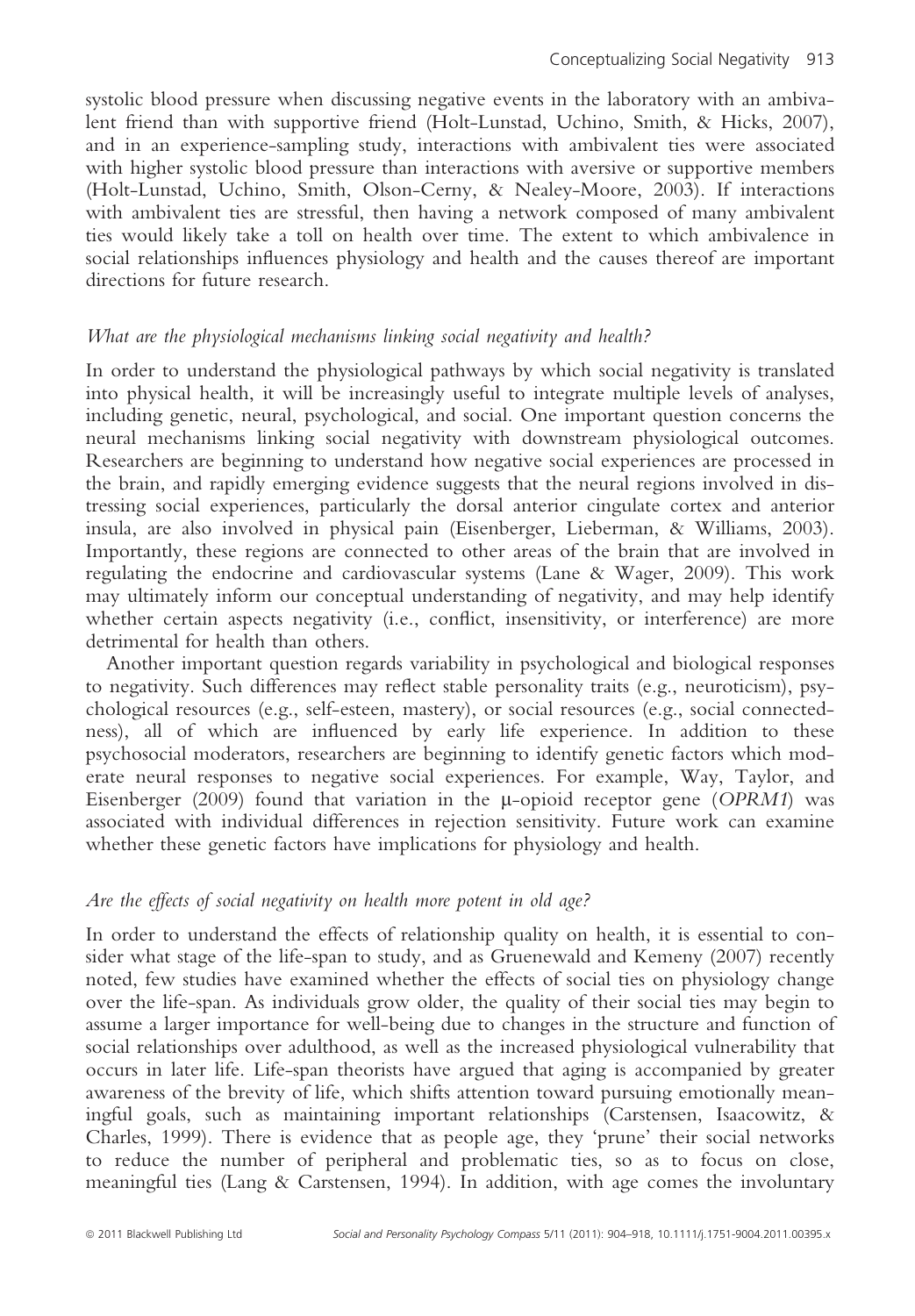loss of important ties to death and disability and increased instrumental support needs as individuals become frailer and/or ill. Together, these factors may render older adults particularly sensitive to the effects of social negativity when it occurs.

There is some evidence that compared to younger adults, older adults are more vulnerable to the deleterious consequences of social negativity on mental health. In a review of 59 studies examining the association between positive/negative exchanges and depressive symptoms, Okun and Keith (1998) reported that 41% of studies found a negativity effect, but the percentage was much higher among studies conducted with older adults (88%). However, relatively few studies have tested whether age moderates the effects of social negativity on physiology and health, and this is an important question for future research.

## Are the effects of social negativity on health moderated by gender?

Men and women may differ in both how often they experience social negativity and how this negativity affects their health and well-being. Although there are many theoretical reasons to expect that social negativity may take greater toll on women (i.e., gender role differences in relational orientation), many studies do not find gender differences (Okun & Keith, 1998). Although gender may not always directly moderate the effects of social negativity on physiological and psychological outcomes, there may be complex interactions among gender, age, and source of negativity. In a large community sample, Walen and Lachman (2000) found that negativity from family members was more predictive of psychological outcomes for women than for men, and that friend and family support buffered the effects of negativity more effectively for women. More work is needed to understand the precise nature of these gender differences and their relevance for physical health.

# Are the effects of social negativity on health related moderated by relationship context?

Social negativity may be particularly detrimental in the context of close relationships that are highly valued, such as marriage. Spouses fulfill more support needs, are more closely intertwined with self concepts, and may spend more time with a person than do other family or friends. In addition, spouses may be able to 'push our buttons' and provoke conflict because they know us well. Future research is needed to determine whether social negativity in the context of marriage is in fact more detrimental for physical and mental health than negativity in other relationships.

# Conclusion

In summary, the study of social negativity has not kept pace with the study of social support, and a more refined conceptual framework for the negative side of social relationships is needed if we are to fully understand the effects of social relationship quality on physical health and well-being. We have argued that although a variety of terms have been used to describe the negative aspects of social relationships, they represent one underlying construct – social negativity – which we defined as behaviors from others which are directed at the recipient and which are perceived as aversive or unwanted. We have suggested that social negativity is composed of three distinguishable but overlapping aspects, which we referred to as conflict, insensitivity, and interference. Although these is some evidence linking negativity with physiology and health outcomes, more work is needed to confirm these associations and to understand mediating pathways.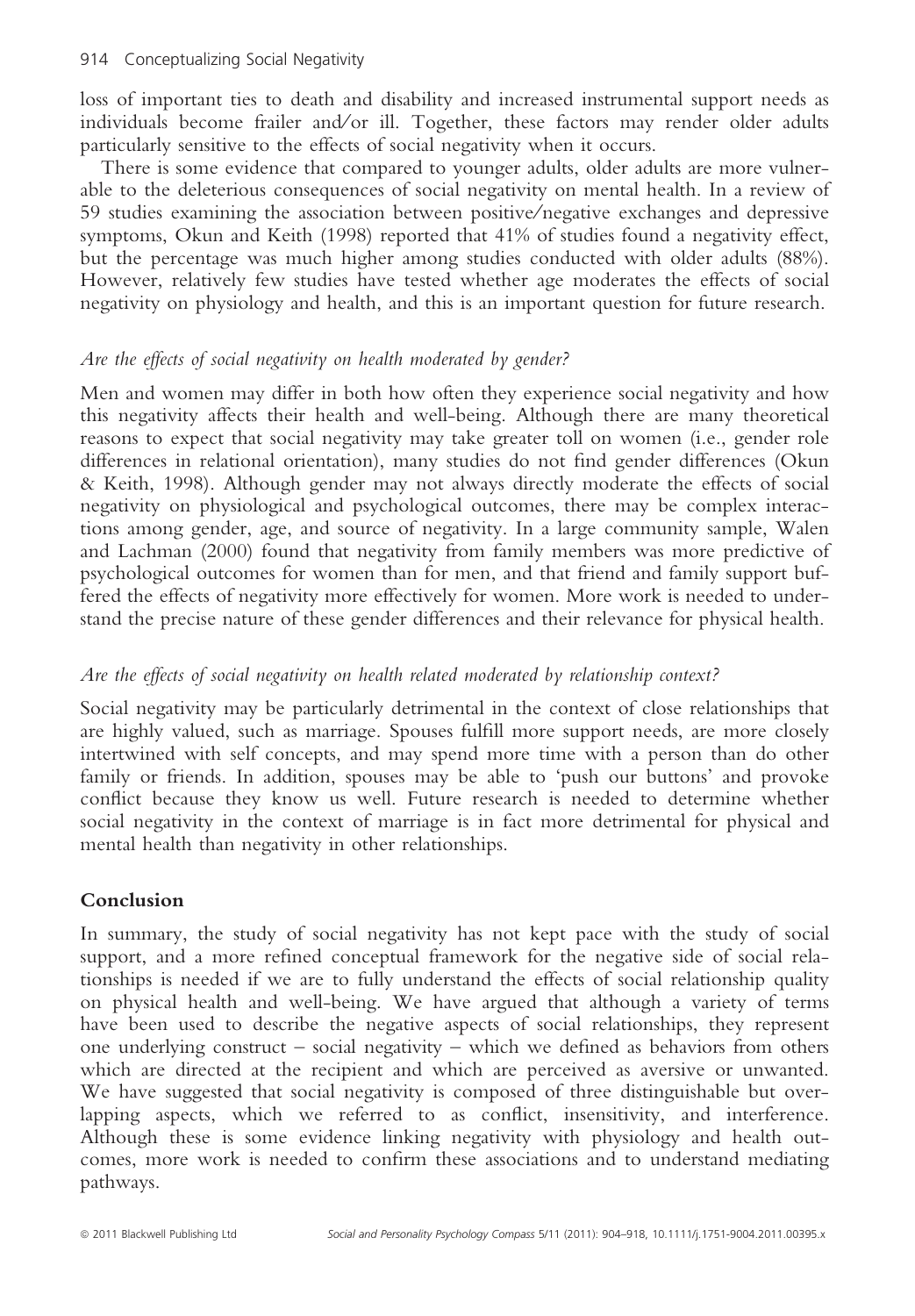An essential step for researchers is to agree on consistent terminology, which will facilitate synthesis and integration across studies. Although dozens of terms have been used to describe the negative aspects of social functioning, they lack the conceptual development to render them distinct constructs. Consistent and well-defined terminology is long overdue. We propose that *social negativity* is an ideal term because it is general enough to include the multiple aspects of negativity.

Another key step is to refine conceptual understanding of social negativity and integrate theoretical developments from the psychological well-being literature. In particular, researchers ought to account for interactive effects with positive aspects of relationships at both the network and relationship-specific levels and moderators such as age, gender, and relationship type. Moving forward, it will also be useful to integrate perspectives from other literatures. For example, relationship science offers sophisticated conceptual models of dyadic processes (e.g., Mikulincer & Shaver, 2007; Murray, Holmes, & Collins, 2006; Rusbult & Van Lange, 2003). Clinical science has demonstrated that specific types of social stressors often precede the development of psychopathology (e.g., Kendler et al., 1995) and a better understanding of the specific features of these negative social experiences may inform our understanding of social negativity more broadly.

With consistent terminology, conceptual refinement, and theoretical integration, the study of social negativity will improve dramatically and will enhance our understanding of how social relationships influence health and well-being.

#### Short Biographies

Kathryn P. Brooks is currently a doctoral candidate in social psychology at the University of California, Los Angeles, where her training has been supported by the National Institutes of Health and the National Science Foundation. Her research uses laboratory and survey methods to examine the psychological and biological pathways by which social relationships influence physical health, and has been published in Personal Relationships, Health Psychology, and Psychoneuroendocrinology. Her dissertation examines the effects of social support and social negativity on allostatic load, an index of cumulative dysregulation across physiological systems, in a large nationally representative sample of middle aged and older adults.

Christine Dunkel Schetter is Professor of Psychology at the University of California, Los Angeles, and Chairs the Health Psychology Program. Chris has had a long standing interest in social relationships and health including conducting one of the first studies on social support and cancer, coauthoring (with Camille Wortman) theoretical work on negative reactions to people with cancer, and more recently publishing papers on social support in pregnancy with many of her students and postdocs including Dr. Christine Rini with whom she collaborated in developing an approach to studying social support effectiveness. She has a long-standing interest in both positive and negative features of close relations that help and hinder people who are in distress or who are in need of social resources. Chris is a Fellow of APA, APS, and the Society of Behavioral Medicine and is a member of the Society of Experimental Social Psychology and the Academy of Behavioral Medicine. She currently serves on the Advisory Board of Current Directions in Psychological Science, completed two terms as an Associate Editor of Health Psychology and has served on the editorial boards of other journals including Journal of Personality and Social Psychology, and Basic and Applied Social Psychology. She received her PhD from Northwestern University and completed postdoctoral training from the University of California, Berkeley.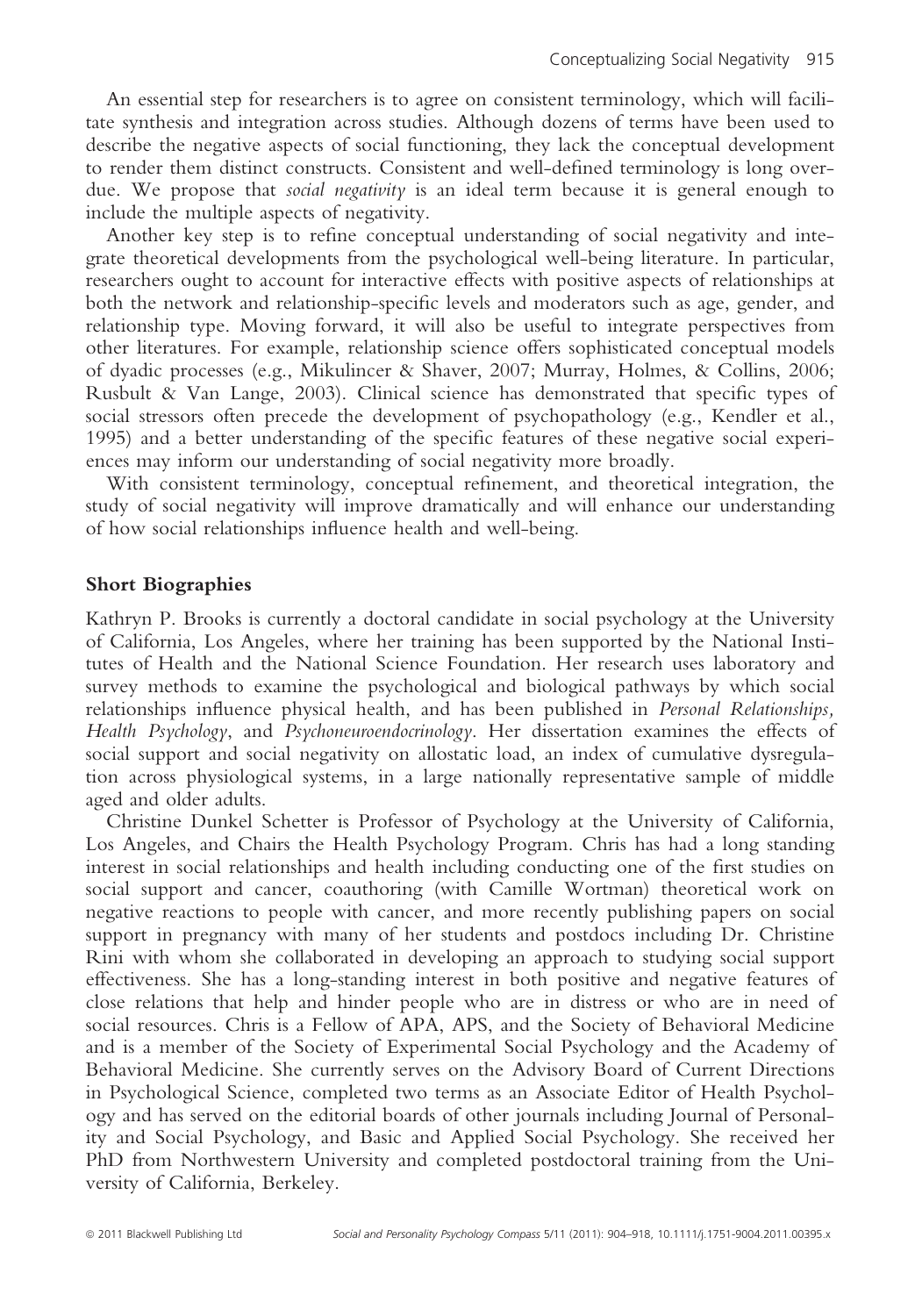#### Endnote

\* Correspondence address: Department of Psychology, University of California, Los Angeles, 1285 Franz Hall, Los Angeles, CA 90095-1563, USA. Email: brooksk@ucla.edu

#### References

- Abbey, A., Abramis, D. J., & Caplan, R. D. (1985). Effects of different sources of social support and social conflict on emotional well-being. Basic and Applied Social Psychology, 6(2), 111–129.
- Antonucci, T. C., Akiyama, H., & Lansford, J. E. (1998). Negative effects of close social relations. Family Relations, 47, 379–384.
- Baker, B., Paquette, M., Szalai, J. P., Driver, H., Perger, T., Helmers, K. et al. (2000). The influence of marital adjustment on 3-year left ventricular mass and ambulatory blood pressure in mild hypertension. Archives of Internal Medicine, 160(22), 3453–3458.
- Barrera, M., Jr., Chassin, L., & Rogosch, F. (1993). Effects of social support and conflict on adolescent children of alcoholic and nonalcoholic fathers. Journal of Personality and Social Psychology, 64, 602–612.
- Boerner, K., Reinhardt, J. P., Raykov, R., & Horowitz, A. (2004). Stability and change in social negativity in later life: Reduced received while maintaining initiated negativity. Journal of Gerontology, 59B, S230–S237.
- Cacioppo, J. T., & Gardner, W. L. (1999). Emotion. Annual Review of Psychology, 50, 191–214.
- Campo, R. A., Uchino, B. N., Vaughn, A., Reblin, M., Smith, T. W., & Holt-Lunstad, J. (2009). The assessment of positivity and negativity in social relationships: The reliability and validity of the Social Relationships Index. Journal of Community Psychology, 37, 471–486.
- Canary, D. J., & Cupach, W. R. (1988). Relational and episodic characteristics associated with conflict tactics. Journal of Social and Personal Relationships, 5, 305–325.
- Canary, D. J., Cupach, W. R., & Messman, S. J. (1995). Relationship Conflict: Conflict in Parent-Child, Friendship, and Romantic Relationships. Thousand Oaks, CA: Sage Publications.
- Carstensen, L. L., Isaacowitz, D., & Charles, S. T. (1999). Taking time seriously: A theory of socioemotional selectivity. American Psychologist, 54, 165–181.
- Cohen, S. (1988). Psychosocial models of the role of social support in the etiology of physical disease. Health Psychology, 7(3), 269–297.
- Cohen, S. (2004). Social relationships and health. American Psychologist, 59, 676–684.
- Davis, M. C., & Swan, P. D. (1999). Association of negative and positive social ties with fibrinogen levels in young women. Health Psychology, 18(2), 131–139.
- DeLongis, A., Capreol, M., Holtzman, S., O'Brien, T., & Campbell, J. (2004). Social support and social strain among husbands and wives: A multilevel analysis. Journal of Family Psychology, 18(3), 470–479.
- De Vogli, R., Chandola, T., & Marmot, M. G. (2007). Negative aspects of close relationships and heart disease. Archives of Internal Medicine, 167(18), 1951–1957.
- Dunkel Schetter, C., & Brooks, K. (2009). The nature of social support. In Harry T. Reis & Susan Sprecher (Eds.), Encyclopedia of Human Relationships (pp. 1565–1570). Thousand Oaks, CA: Sage.
- Eisenberger, N. I., Lieberman, M. D., & Williams, K. D. (2003). Does rejection hurt? An fMRI study of social exclusion. Science, 302, 290–292.
- Finch, J. F., Okun, M. A., Pool, G. J., & Ruehlman, L. S. (1999). A comparison of the influence of conflictual and supportive social interactions on psychological distress. Journal of Personality, 67, 581–621.
- Fincham, F. D., & Beach, S. R. (1999). Marital conflict: Implications for working with couples. Annual Review of Psychology, 50, 47–77.
- Friedman, E. M., Karlamanga, A., Almeida, D. M., & Seeman, T. E. (2010). Social conflict and cortisol regulation. Unpublished Manuscript, California Center for Population Research, On-Line Working Paper Series.
- Fuligni, A. J., Telzer, E. H., Bower, J., Cole, S. W., Kiang, L., & Irwin, M. R. (2009). A preliminary study of daily interpersonal stress and C-reactive protein levels among adolescents from Latin American and European backgrounds. Psychosomatic Medicine, 71(3), 329–333.
- Gottman, J. (1994). What Predicts Divorce? The Relationship Between Marital Processes and Marital Outcomes. Hillsdale, NJ: Lawrence Earlbaum.
- Gruenewald, T., & Kemeny, M. E. (2007). Psychoneuroimmunology processes in aging and health. In C. M. Aldwin, C. L. Park & A. Spiro (Eds.), Handbook of Health Psychology and Aging (pp. 97–118). New York: Guilford Press.
- Hamilton, D., & Zanna, M. (1972). Differential weighting of favorable and unfavorable attributes in impression of personality. Journal of Experimental Research in Personality, 6, 204–212.
- Heinrichs, M., von Dawans, B., & Domes, G. (2009). Oxytocin, vasopressin, and human social behavior. Frontiers in Neuroendocrinology, 30, 548–557.
- Helgeson, V. S., Lopez, L. C., & Kamarck, T. (2009). Peer relationships and diabetes: Retrospective and ecological momentary assessment approaches. Health Psychology, 28(3), 273–282.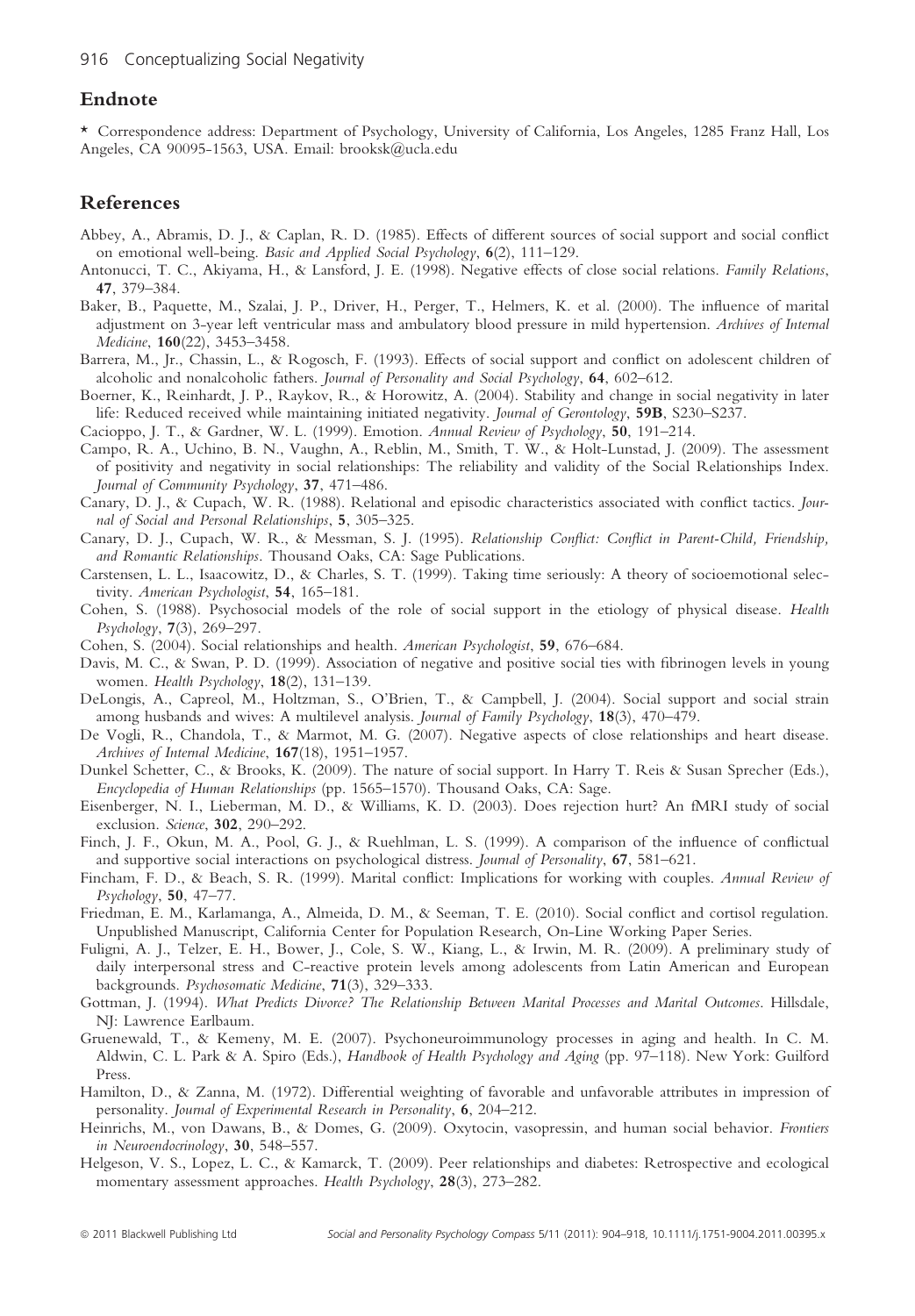- Helgeson, V. S., Reynolds, K. A., Escobar, O., Siminerio, L., & Becker, D. (2007). The role of friendship in the lives of male and female adolescents: Does diabetes make a difference? Journal of Adolescent Health, 40(1), 36–43.
- Holt-Lunstad, J., Smith, T. B., & Layton, J. B. (2010). Social relationships and mortality risk: A meta-analytic review. PLOS Medicine, 7, 1–20.
- Holt-Lunstad, J., Uchino, B. N., Smith, T. W., & Hicks, A. (2007). On the importance of relationship quality: The impact of ambivalence in friendships on cardiovascular functioning. Annals of Behavioral Medicine, 33(3), 278–290.
- Holt-Lunstad, J., Uchino, B. N., Smith, T. W., Olson-Cerny, C., & Nealey-Moore, J. B. (2003). Social relationships and ambulatory blood pressure: Structural and qualitative predictors of cardiovascular function during everyday social interactions. Health Psychology, 22, 388–397.
- Homans, G. L. (1974). Social Behavior (2nd edn). New York: Harcourt Brace Jovanovich.
- House, J. S., Landis, K. S., & Umberson, D. (1988). Social relationships and health. *Science*, **241**, 540–545.
- Ingram, K. M., Betz, N. E., Mindes, E. J., Schmitt, M. M., & Smith Nathan, G. (2001). Unsupportive responses from others concerning a stressful life event: Development of the unsupportive social interactions inventory. Journal of Social and Clinical Psychology, 20, 173–207.
- Kelley, H. H., Berscheid, E., Christensen, A., Harvey, J. H., Huston, T. L., Levinger, G., McClintock, E., Peplau, L. A., & Peterson, D. R. (1983). Close Relationships. New York: W. H. Freedman.
- Kendler, K. S., Kessler, R. C., Walters, E. E., MacLean, C., Neale, M. C., Heath, A. C. et al. (1995). Stressful life events, genetic liability, and onset of an episode of major depression in women. The American Journal of Psychiatry, 152, 833–842.
- Kiecolt-Glaser, J. K., Malarkey, W. B., Chee, M., Newton, T., Cacioppo, J. T., Mao, H. Y. et al. (1993). Negative behavior during marital conflict is associated with immunological down-regulation. Psychosomatic Medicine, 55(5), 395–409.
- Kiecolt-Glaser, J. K., McGuire, L., Robles, T. F., & Glaser, R. (2002). Emotions, morbidity, and mortality: New perspectives from psychoneuroimmunology. Annual Review of Psychology, 53, 83–107.
- Kiecolt-Glaser, J. K., Newton, T., Cacioppo, J. T., MacCallum, R. C., Glaser, R., & Malarkey, W. B. (1996). Marital conflict and endocrine function: Are men really more physiologically affected than women? Journal of Consulting and Clinical Psychology, 64, 324–332.
- Lakey, B., & Scoboria, A. (2005). The relative contribution of trait and social influences to the links among perceived social support, affect, and self-esteem. Journal of Personality, 73(2), 361–388.
- Lane, R. D., & Wager, T. D. (2009). The new field of Brain-Body Medicine: What have we learned and where are we headed? NeuroImage, 47(3), 781–1140.
- Lang, F. R., & Carstensen, L. L. (1994). Close emotional relationships in late life: Further support for proactive aging in the social domain. Psychology and Aging, 9, 315–324.
- Lepore, S. J. (1992). Social conflict, social support, and psychological distress: Evidence of cross-domain buffering effects. Journal of Personality and Social Psychology, 63(5), 857–867.
- Lepore, S. J., & Revenson, T. A. (2007). Social constraints on disclosure and adjustment to cancer. Social and Personality Psychology Compass, 1, 1–21.
- Lepore, S. J., Silver, R. C., Wortman, C. B., & Wayment, H. A. (1996). Social constraints, intrusive thoughts, and depressive symptoms among bereaved mothers. Journal of Personality and Social Psychology, 70, 271–282.
- Mikulincer, M., & Shaver, P. (2007). Attachment in Adulthood: Structure, Dynamics and Change. New York, NY: Guilford Press.
- Miller, G. E., Rohleder, N., & Cole, S. W. (2009). Chronic interpersonal stress predicts activation of pro- and anti-inflammatory signaling pathways 6 months later. Psychosomatic Medicine, 71(1), 57–62.
- Miller, S. M. (1981). Predictability and human stress: Toward a classification of evidence and theory. In L. Berkowitz (Ed.), Advances in Experimental Social Psychology (Vol. 14, pp. 203-256). New York: Academic Press, Inc.
- Murray, S. L., Holmes, J. G., & Collins, N. L. (2006). Optimizing assurance: The risk regulation system in relationships. Psychological Bulletin, 132, 641-666.
- Newsom, J. T., Mahan, T. L., & Rook, K. S. (2008). Stable negative social exchanges and health. Health Psychology, 27, 78–86.
- Newsom, J. T., Nishishiba, M., Morgan, D. L., & Rook, K. S. (2003). The relative importance of three domains of positive and negative social exchanges: A longitudinal model with comparable measures. Psychology and Aging, 18, 747–754.
- Newsom, J. T., Rook, K. S., Nishishiba, M., Sorkin, D. H., & Mahan, T. L. (2005). Understanding the relative importance of positive and negative social exchanges: Examining specific domains and appraisals. Journals of Gerontology, Series B: Psychological Sciences and Social Sciences, 60, P304-P312.
- Okun, M. A., & Keith, V. M. (1998). Effects of positive and negative social exchanges with various sources on depressive symptoms in younger and older adults. Journal of Gerontology: Psychological Sciences, 53B, 4-20.
- Okun, M. A., & Lockwood, C. M. (2003). Does level of assessment moderate the relation between social support and social negativity? A meta-analysis. Basic and Applied Social Psychology, 25, 15–35.